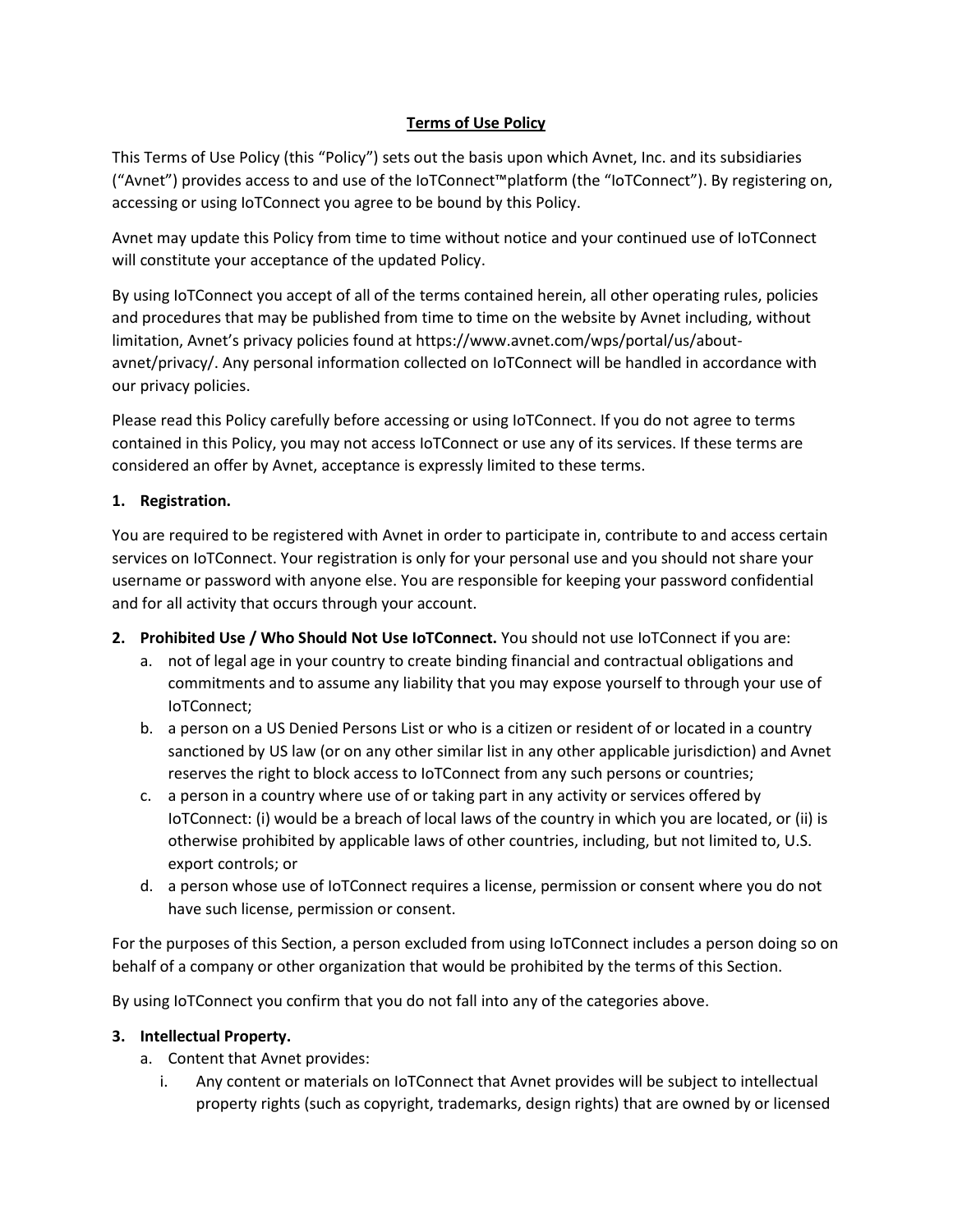to Avnet. All rights to this content remains under our ownership or our licensors' ownership.

- ii. No part of IoTConnect or any of its content may be reproduced (in whole or in part) or modified or disassembled/decompiled without Avnet's express prior written permission. In the event that you are given permission, you are required to retain any copyright or other intellectual property notices contained in the original materials.
- b. Content that you upload, post or otherwise make available on or through IoTConnect:
	- i. You represent that you own all rights in any content that you contribute to IoTConnect and such content doesn't infringe the intellectual property rights of any third party.
	- ii. Avnet does not claim ownership of any content you contribute to IoTConnect, but by posting your content you grant Avnet a worldwide, non-exclusive, transferable, royalty-free right and license to use, display, reproduce, modify, adapt, translate, process, publish, distribute, transmit and host on our servers. You confirm that you have all the necessary rights and consents to enable you to grant Avnet this license.
	- iii. It is your own responsibility to protect any intellectual property or other rights existing in any content you contribute to IoTConnect and to ensure you have the necessary rights, licenses and consents (including from employers) to contribute such content to IoTConnect.

## **4. Your Responsibilities.** You are responsible for:

- a. your use of IoTConnect, which should be solely for legitimate personal or business purposes;
- b. all content you contribute to IoTConnect, including ensuring that such content isn't illegal, harmful, offensive, obscene or abusive in any way, inaccurate or misleading, confidential, a breach of a third party's rights or unsolicited/unauthorized advertising or promotional material (spam);
- c. protecting any rights that exist in any content you contribute to IoTConnect;
- d. ensuring that you do not do anything or load onto IoTConnect any content that is technically harmful to or may circumvent, interfere with or jeopardize the security of IoTConnect;
- e. keeping back-up copies of any content that you contribute to IoTConnect that you may require; and
- f. abiding by any restrictions, limitations and intellectual property rights asserted over content contributed to IoTConnect by other users, including content contributed by Avnet.
- **5. Avnet's Rights.** Avnet has the right to:
	- a. modify or discontinue, temporarily or permanently, IoTConnect or any service provided on or in connection with IoTConnect;
	- b. where Avnet thinks it's appropriate, monitor, review, filter, refuse or remove any content, but Avnet has no responsibility for and is under no obligation to monitor, oversee or moderate any content or services on IoTConnect and Avnet does not pre-screen any content;
	- c. update, correct, amend or remove any content contributed to IoTConnect (whoever contributed it) although Avnet does not undertake to do so or have any responsibility for doing so;
	- d. take any action as Avnet deems appropriate in the event of a failure to comply with this Policy or otherwise, including account withdrawal, content removal and legal action;
	- e. block any user's access to IoTConnect for any reason;